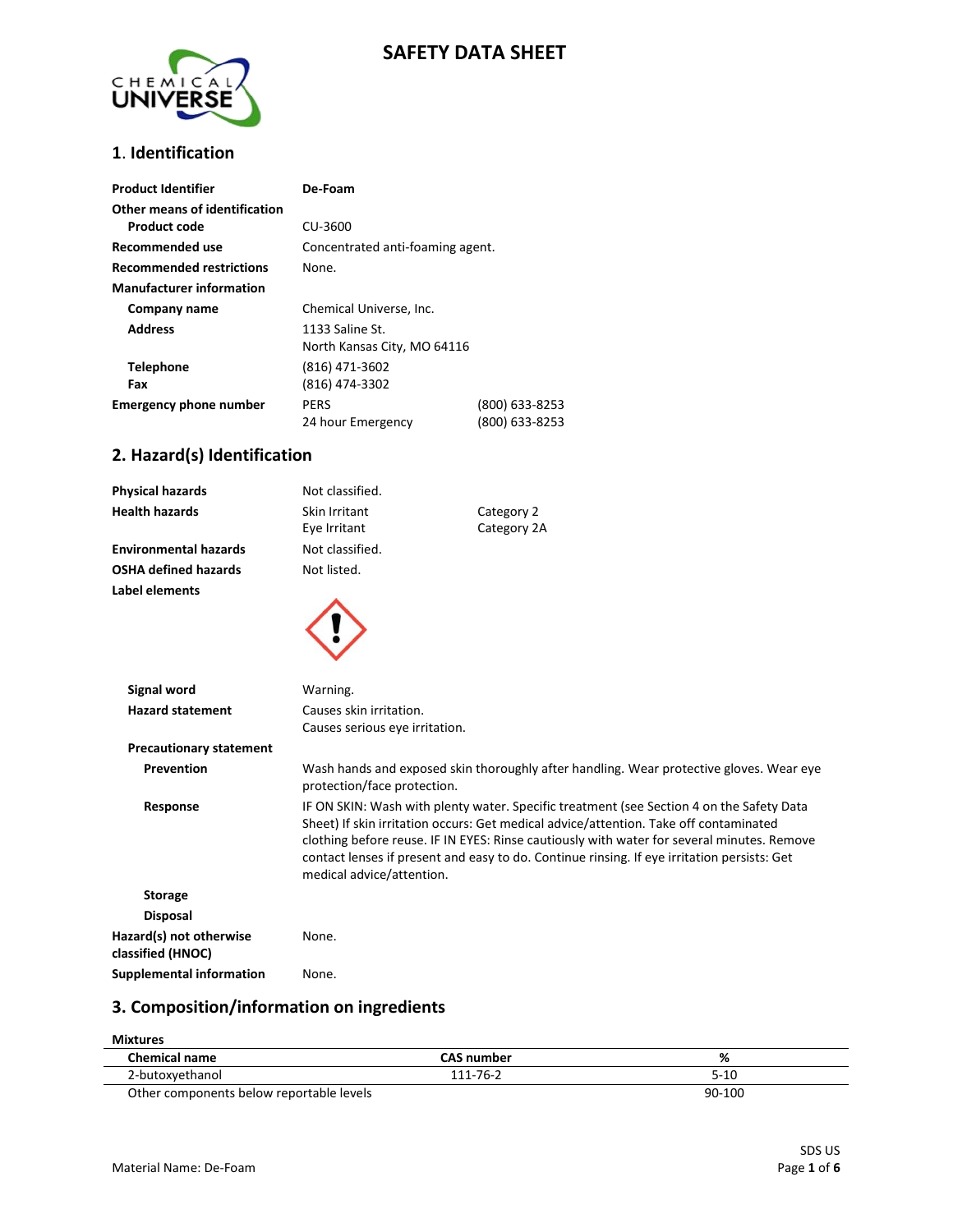## **4. First-aid measures**

| <b>Inhalation</b>                                                            | Move to fresh air if irritated.                                                                                                                              |
|------------------------------------------------------------------------------|--------------------------------------------------------------------------------------------------------------------------------------------------------------|
| <b>Skin contact</b>                                                          | Rinse with water.                                                                                                                                            |
| Eye contact                                                                  | Rinse with water for at least 15 minutes. Remove contact lenses, if present and easy to do.<br>Get medical attention if irritation persists.                 |
| Ingestion                                                                    | Rinse mouth. Get medical attention if symptoms occur. Do not induce vomiting.                                                                                |
| <b>Most important</b><br>symptoms/effects, acute and<br>delayed              | Dermatitis. Rash. May cause an allergic skin reaction.                                                                                                       |
| Indication of immediate<br>medical attention and special<br>treatment needed | Provide general support measures and treat symptomatically. Keep victim under observation.<br>Symptoms may be delayed.                                       |
| <b>General information</b>                                                   | Ensure that medical personnel are aware of the material(s) involved, and take precautions to<br>protect themselves. Wash contaminated clothing before reuse. |

## **5. Fire-fighting measures**

| Suitable extinguishing media                                        | Water fog. Foam. Dry chemical powder. Carbon dioxide $(CO2)$ .                                |
|---------------------------------------------------------------------|-----------------------------------------------------------------------------------------------|
| Unsuitable extinguishing<br>media                                   | None known.                                                                                   |
| Specific hazards arising from<br>the chemical                       | During fire, gases hazardous to health may be formed.                                         |
| Special protective equipment<br>and precautions for<br>firefighters | Self-contained breathing apparatus and full protecting clothing must be worn in case of fire. |
| <b>Fire-fighting</b><br>equipment/instructions                      | Move containers from fire area if you can do so without risk.                                 |
| <b>Specific methods</b>                                             | Use standard firefighting procedures and consider the hazards of other involved materials.    |
| <b>General fire hazards</b>                                         | No unusual fire or explosion hazards noted.                                                   |

## **6. Accidental release measures**

| Personal precautions,<br>protective equipment and<br>emergency procedures | Wear appropriate protective equipment and clothing during clean-up. Wear eye/face<br>protection.                                                                                                                                                                 |
|---------------------------------------------------------------------------|------------------------------------------------------------------------------------------------------------------------------------------------------------------------------------------------------------------------------------------------------------------|
| <b>Methods and materials for</b><br>containment and cleaning up           | Caution – spillages may be slippery.                                                                                                                                                                                                                             |
|                                                                           | Large spills: Stop the flow of material, if this is without risk. Dike the spilled material, where<br>this is possible. Absorb in vermiculite, dry sand or earth and place into containers. Prevent<br>entry into waterways, sewer, basements or confined areas. |
|                                                                           | Small spills: Wipe up with absorbent material (e.g. cloth, fleece). Clean surface thoroughly to<br>remove residual contamination.                                                                                                                                |
|                                                                           | Never return spills to original container for re-use. For waste disposal, see section 13 of the<br>SDS.                                                                                                                                                          |
| <b>Environmental precautions</b>                                          | Avoid discharge into areas not consistent with package labeling.                                                                                                                                                                                                 |

# **7. Handling and storage**

| <b>Precautions for safe handling</b> | Avoid contact with eve. Avoid prolonged exposure. Observe good industrial hygiene practices. |
|--------------------------------------|----------------------------------------------------------------------------------------------|
| Conditions for safe storage,         | Store in original tightly closed container. Do not store in extreme conditions.              |
| including any                        |                                                                                              |
| incompatibilities                    |                                                                                              |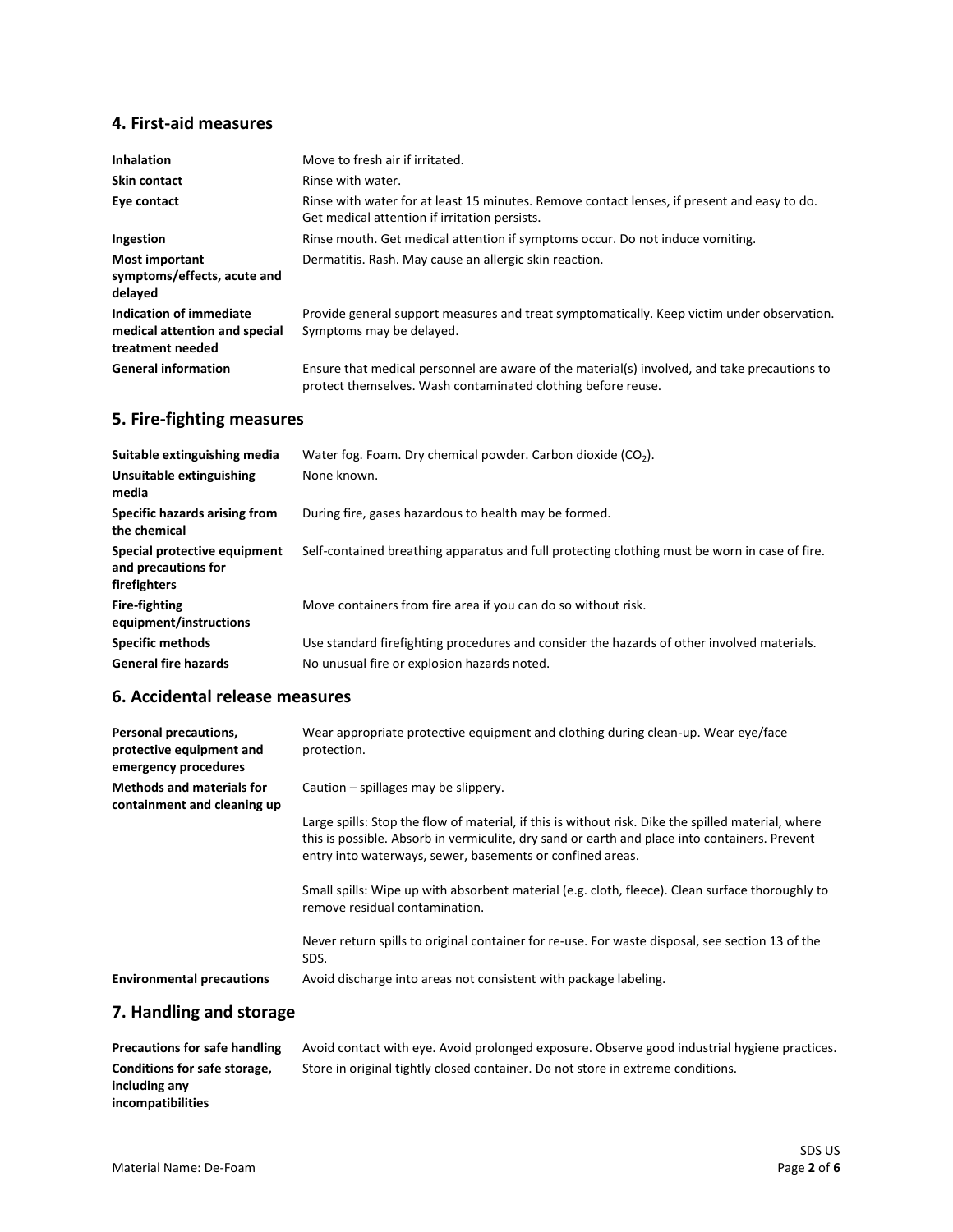# **8. Exposure controls/personal protection**

| <b>Occupational exposure limits</b>                                   |                       |                                                                       |                |                                                                                                                                                                                   |
|-----------------------------------------------------------------------|-----------------------|-----------------------------------------------------------------------|----------------|-----------------------------------------------------------------------------------------------------------------------------------------------------------------------------------|
| US OSHA Table Z-1 Limits for Air Contaminants (29 CFR 1910.1000)      |                       |                                                                       |                |                                                                                                                                                                                   |
| <b>Components</b>                                                     | <b>Type</b>           |                                                                       | Value          |                                                                                                                                                                                   |
| 2-butoxyethanol                                                       | <b>PEL</b>            |                                                                       | 50 ppm         |                                                                                                                                                                                   |
| <b>US ACGIH Threshold Limit Values</b>                                |                       |                                                                       |                |                                                                                                                                                                                   |
| <b>Components</b>                                                     | <b>Type</b>           |                                                                       | Value          |                                                                                                                                                                                   |
| 2-butoxyethanol                                                       | <b>STEL</b>           |                                                                       | 20 ppm         |                                                                                                                                                                                   |
| <b>Biological limit values</b>                                        |                       |                                                                       |                |                                                                                                                                                                                   |
| <b>ACGIH Biological Exposure Indices</b>                              |                       |                                                                       |                |                                                                                                                                                                                   |
| <b>Components</b>                                                     | Value                 | <b>Determinant</b>                                                    | <b>Species</b> | <b>Sampling Time</b>                                                                                                                                                              |
| 2-butoxyethanol                                                       | $200 \,\mathrm{mg/g}$ | Creatinine                                                            | Urine          | End of shift.                                                                                                                                                                     |
| Appropriate engineering<br>controls                                   |                       | Emergency eye wash stations and showers should be readily accessible. |                |                                                                                                                                                                                   |
| Individual protection measures, such as personal protective equipment |                       |                                                                       |                |                                                                                                                                                                                   |
| Eye/face protection                                                   |                       | Avoid contact with eyes. Wear safety glasses.                         |                |                                                                                                                                                                                   |
| <b>Skin protection</b>                                                |                       |                                                                       |                |                                                                                                                                                                                   |
| Hand protection                                                       |                       | Wear appropriate chemical resistant gloves.                           |                |                                                                                                                                                                                   |
| Other                                                                 | None.                 |                                                                       |                |                                                                                                                                                                                   |
| <b>Respiratory protection</b>                                         |                       | Respiratory protection not required.                                  |                |                                                                                                                                                                                   |
| <b>Thermal hazards</b>                                                | None.                 |                                                                       |                |                                                                                                                                                                                   |
| <b>General hygiene</b><br>considerations                              | smoking.              |                                                                       |                | When using do not smoke or use chewing tobacco. Always observe good personal hygiene<br>measures, such as washing after handling the material and before eating, drinking, and/or |

# **9. Physical and chemical properties**

| Appearance                 |                |
|----------------------------|----------------|
| <b>Physical State</b>      | Milky liquid.  |
| Color                      | White.         |
| Odor                       | Characteristic |
| Odor threshold             | Not available. |
| рH                         | 8              |
| Melting/freezing point     | Not available. |
| Initial boiling point and  | >212°F (100°C) |
| boiling range              |                |
| Flash point                | >212°F (100°C) |
| <b>Evaporation rate</b>    | Not available. |
| Flammability               | Not available. |
| <b>Flammability Limits</b> |                |
| Upper                      | Not available. |
| Lower                      | Not available. |
| Vapor pressure             | Not available. |
| Vapor density              | Not available. |
| Specific gravity (water=1) | 1.00           |
| Solubility in water        | Soluble.       |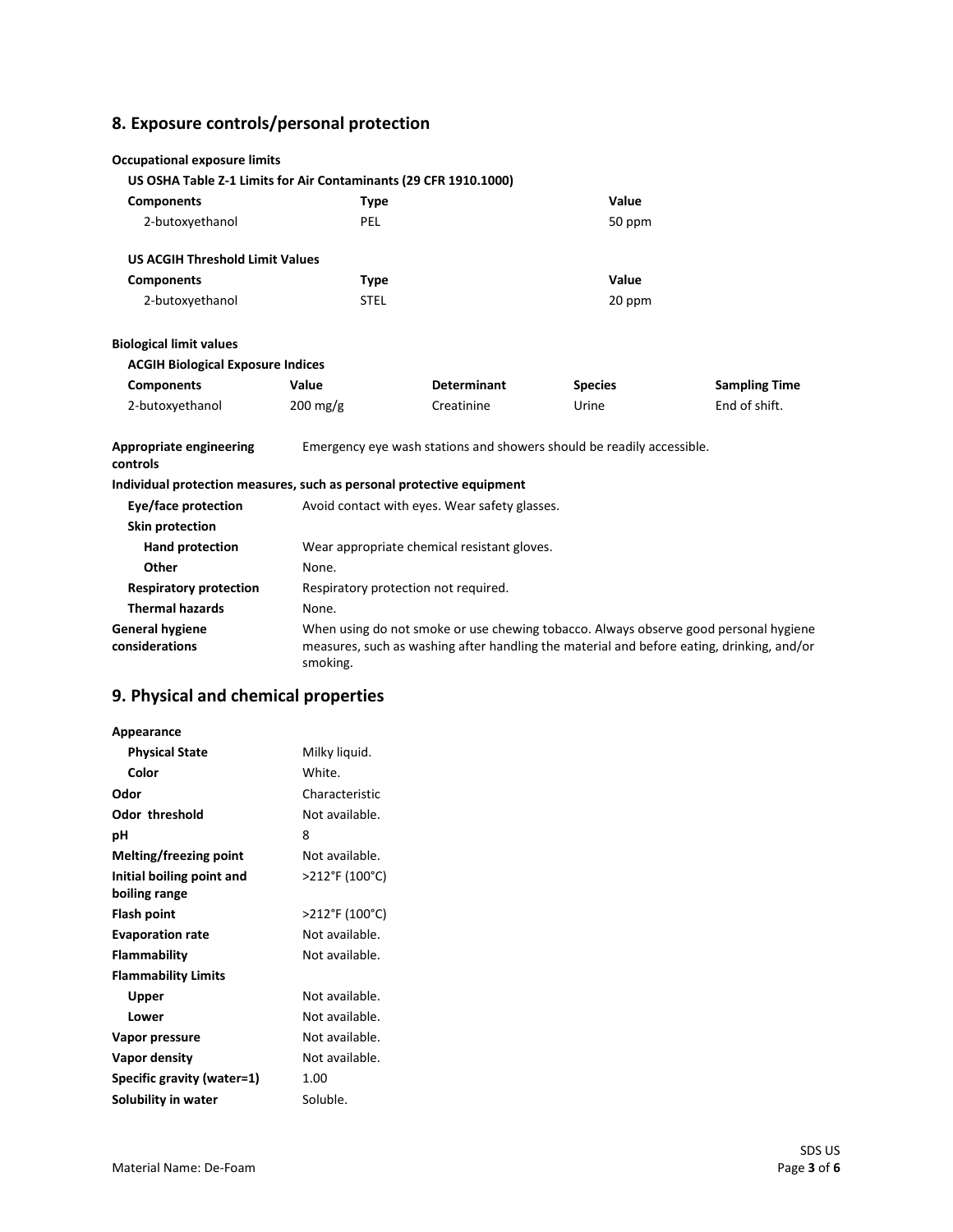| <b>Partition coefficient</b><br>(n-octanol/water) | Not available. |
|---------------------------------------------------|----------------|
| <b>Auto-ignition temperature</b>                  | Not available. |
| <b>Decomposition temperature</b>                  | Not available. |
| <b>Viscosity</b>                                  | Not available. |

# **10. Stability and reactivity**

| Reactivity                                   | This product is stable and non-reactive under normal conditions of use. |
|----------------------------------------------|-------------------------------------------------------------------------|
| <b>Chemical stability</b>                    | Material is stable under normal conditions.                             |
| <b>Possibility of hazardous</b><br>reactions | Hazardous polymerization does not occur.                                |
| <b>Conditions to avoid</b>                   | Heat, flames can cause product to decompose.                            |
| Incompatible materials                       | None.                                                                   |
| <b>Hazardous decomposition</b><br>products   | Carbon dioxide, carbon monoxide.                                        |

# **11. Toxicological information**

| Information on likely routes<br>of exposure                                        |                                                              |
|------------------------------------------------------------------------------------|--------------------------------------------------------------|
| Ingestion                                                                          | Expected to be a low ingestion hazard.                       |
| <b>Inhalation</b>                                                                  | Expected to be a low inhalation hazard.                      |
| Skin contact                                                                       | Prolonged skin contact causes irritation.                    |
| Eye contact                                                                        | Repeated and/or prolonged eye contact causes eye irritation. |
| Symptoms related to the<br>physical, chemical and<br>toxicological characteristics | Dermatitis. Rash. May cause an allergic skin reaction.       |
| <b>Acute toxicity</b>                                                              | Not established.                                             |

| Product                                                        | <b>Route and Species</b>                                                   | $LD_{50}$              |  |
|----------------------------------------------------------------|----------------------------------------------------------------------------|------------------------|--|
| De-Foam (CAS mixture)                                          |                                                                            |                        |  |
| Acute                                                          | Oral, rat                                                                  | 13,000 mg/kg estimated |  |
|                                                                | *Estimates for product may be based on additional component data not shown |                        |  |
| Skin corrosion/irritation                                      | Causes skin irritation.                                                    |                        |  |
| Serious eye damage/<br>irritation                              | Causes serious eye irritation.                                             |                        |  |
| <b>Respiratory sensitization</b>                               | Not classified.                                                            |                        |  |
| <b>Skin sensitization</b>                                      | Not classified.                                                            |                        |  |
| <b>Germ cell mutagenicity</b>                                  | Not classified.                                                            |                        |  |
| Carcinogenicity                                                | Not considered a carcinogen.                                               |                        |  |
| OSHA Specifically Regulated Substances (29 CFR 1910.1001-1050) |                                                                            |                        |  |
| Not Listed.                                                    |                                                                            |                        |  |
| <b>Reproductive toxicity</b>                                   | Not classified.                                                            |                        |  |
| Specific target organ toxicity<br>- single exposure            | Not classified.                                                            |                        |  |
| Specific target organ toxicity<br>- repeated exposure          | Not classified.                                                            |                        |  |
| <b>Aspiration hazard</b>                                       | Not considered an aspiration hazard.                                       |                        |  |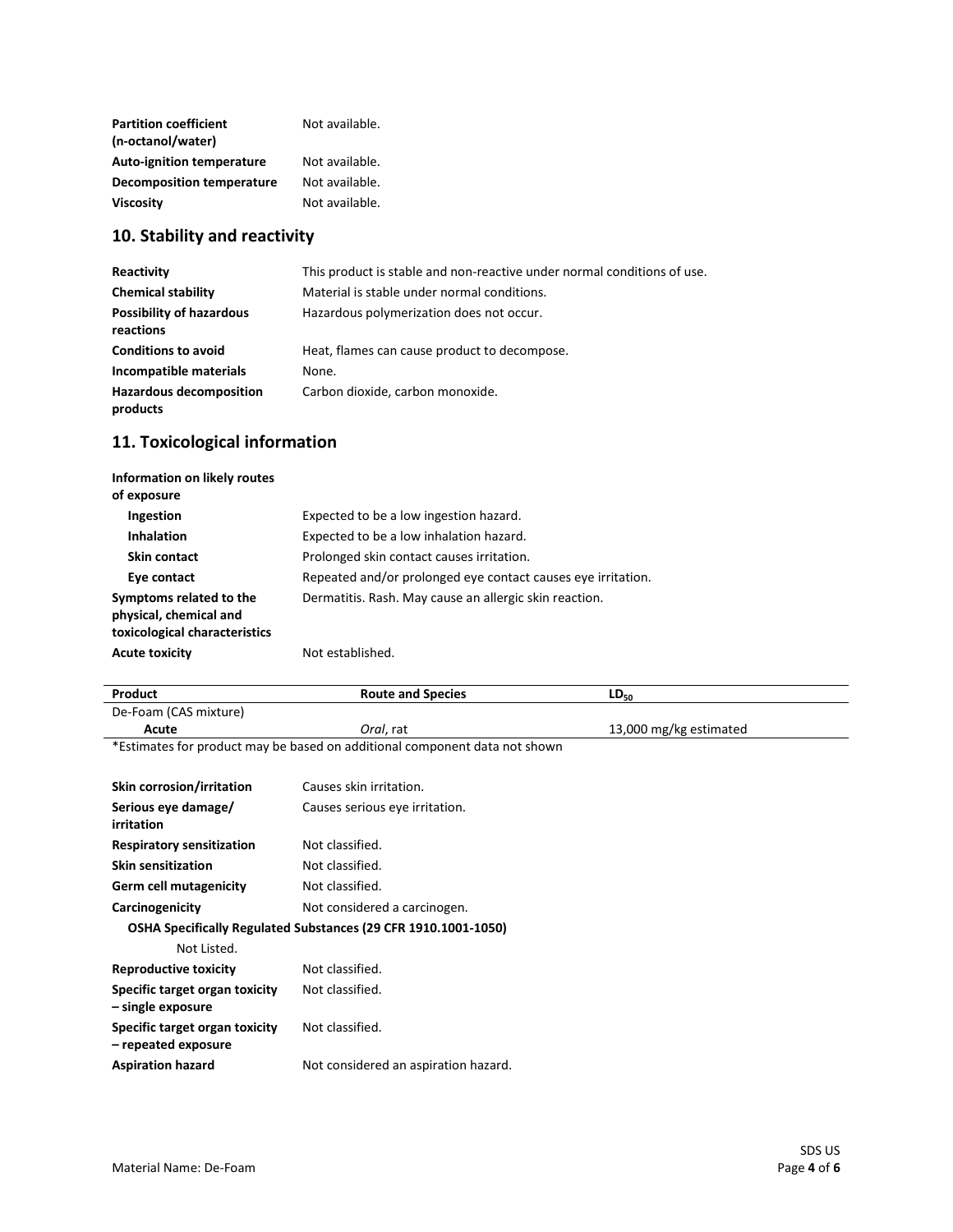## **12. Ecological information**

| <b>Ecotoxicity</b>               |                                                                            |                                        |
|----------------------------------|----------------------------------------------------------------------------|----------------------------------------|
| Product                          | <b>Species</b>                                                             | <b>Test Results</b>                    |
| De-Foam (CAS mixture)            |                                                                            |                                        |
| Aquatic                          |                                                                            |                                        |
| Fish                             | Oncorhynchus mykiss                                                        | $LC_{50}(96hr)$ : 15,000mg/L estimated |
|                                  | *Estimates for product may be based on additional component data not shown |                                        |
| Persistence and degradability    | Not available.                                                             |                                        |
| <b>Bioaccumulative potential</b> | Potential to bioaccumulate is low.                                         |                                        |
| Mobility in soil                 | Not available.                                                             |                                        |
| Other adverse effects            | Not available.                                                             |                                        |

#### **13. Disposal considerations**

| <b>Disposal instructions</b>          | Dispose of in accordance with local regulations.                                                                                                                                                                        |
|---------------------------------------|-------------------------------------------------------------------------------------------------------------------------------------------------------------------------------------------------------------------------|
| Local disposal regulations            | None.                                                                                                                                                                                                                   |
| Waste from residues/unused<br>product | Dispose of in accordance with local regulations. Empty containers or liners may retain some<br>product residues. This material and its container must be disposed of in a safe manner. (see:<br>Disposal instructions). |
| Contaminated packaging                | Empty containers should be rinsed with water and recycled.                                                                                                                                                              |

### **14. Transport information**

#### **DOT**

Not regulated as dangerous goods.

#### **15. Regulatory information**

#### **US federal regulations** .

**SARA 302 Extremely hazardous substance**

Not listed.

#### **SARA 304 Emergency release notification**

Not listed.

#### **SARA 311/312 Hazard Categories**

Immediate Hazard - Yes Delayed Hazard – No Fire Hazard – No Pressure Hazard – No Reactivity Hazard – No

# **SARA 313 (TRI reporting)**

2-butoxyethanol (Glycol Ether Category)

## **16. Other information, including date of preparation or last revision**

| <b>Issue date</b>         | 1/28/2015       |
|---------------------------|-----------------|
| <b>Revision date</b>      | 1/28/2015       |
| Version #                 | 1               |
| HMIS <sup>®</sup> ratings | Health: 1       |
|                           | Flammability: 0 |